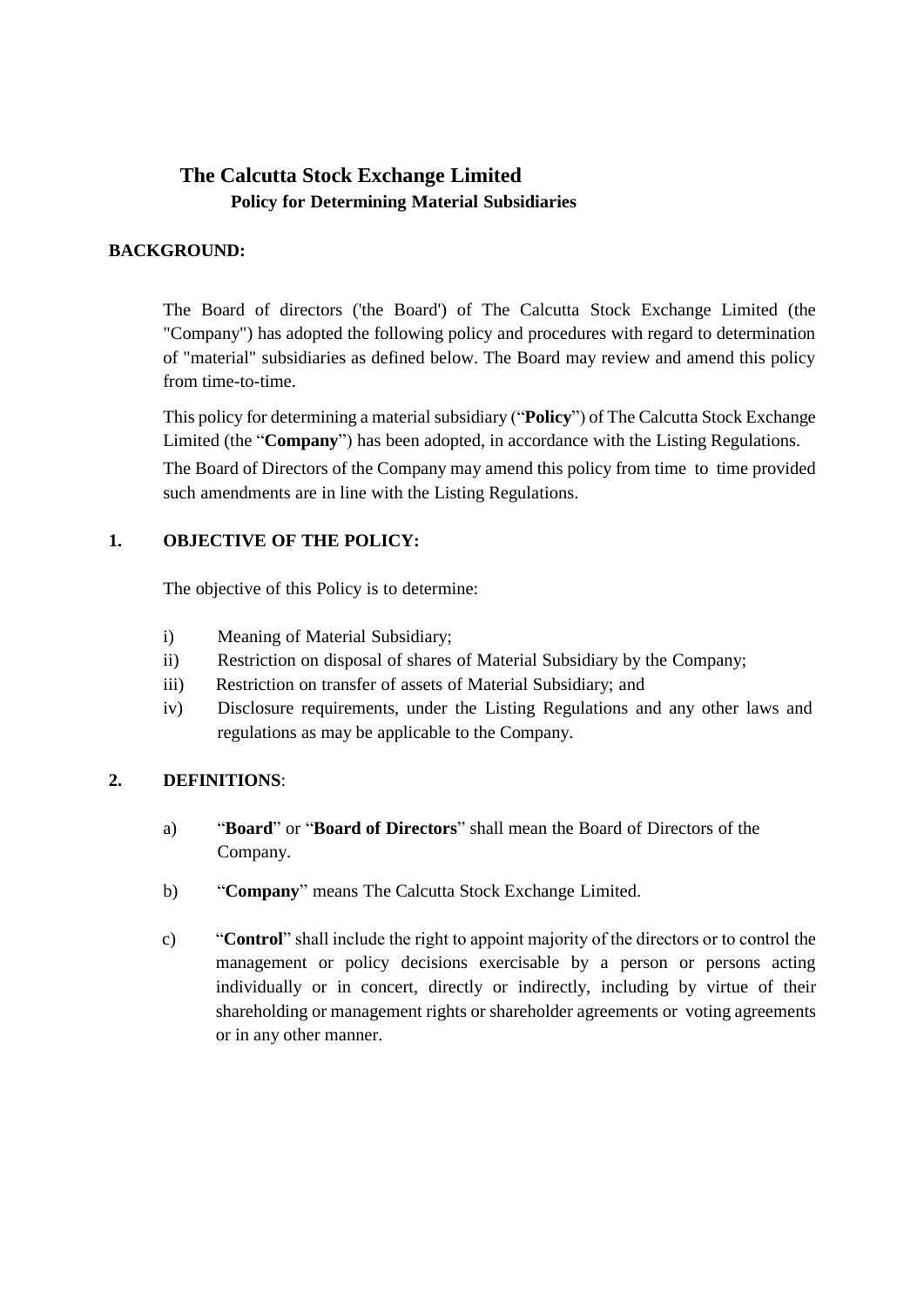- d) "**Independent Director/Public Interest Director**" shall have the meaning givento it in the Companies Act, 2013 and Listing Regulations, 2015 and SEBI (Securities Contracts) (Regulation) (Stock Exchanges and Clearing Corporations) Regulations, 2018.
- e) "**Listing Regulations**" shall mean the SEBI (Listing Obligations and Disclosure Requirements) Regulations, 2015. SEBI (Listing Regulations).
- f) "**Material Subsidiary**" means a subsidiary whose income or net worth exceeds ten percent of the consolidated income or net worth, respectively, of the Company and its Subsidiaries in the immediately preceding accounting year.
- g) "**Material Unlisted Subsidiary**" means an unlisted Material Subsidiary.
- h) "**Policy**" means this Policy for Determining Material Subsidiaries of theCompany.
- i) "**Significant Transaction and Arrangement**" means any individual transaction or arrangement that exceeds or is likely to exceed 10% of the total revenues or total expenses or total assets or total liabilities, as the case may be, of the Unlisted Subsidiary for the immediately preceding accounting year.
- j) "**Subsidiary**" shall have the meaning given to it in the Companies Act, 2013.
- k) "**Unlisted Subsidiary**" means an unlisted Subsidiary of the Company.

All other words and expressions used but not defined in this policy, but defined in the Companies Act, 2013, the SEBI (Listing Obligations and Disclosure Requirements), Regulations, 2015 and/or the rules and regulations made thereunder shall have the same meaning as respectively assigned to them in such Acts or rules or regulations or any statutory modification or re-enactment thereto, as the case may be.

## **3. SIGNIFICANT TRANSACTIONS / ARRANGEMENTS OF UNLISTED SUBSIDIARY COMPANIES**

The management should periodically bring to the attention of the Board a statement of all Significant Transactions and Arrangements entered into by the Unlisted Subsidiary in the format similar to the format prescribed in the relevant accounting standards for the purpose of disclosure of related party transactions on a consolidated basis.